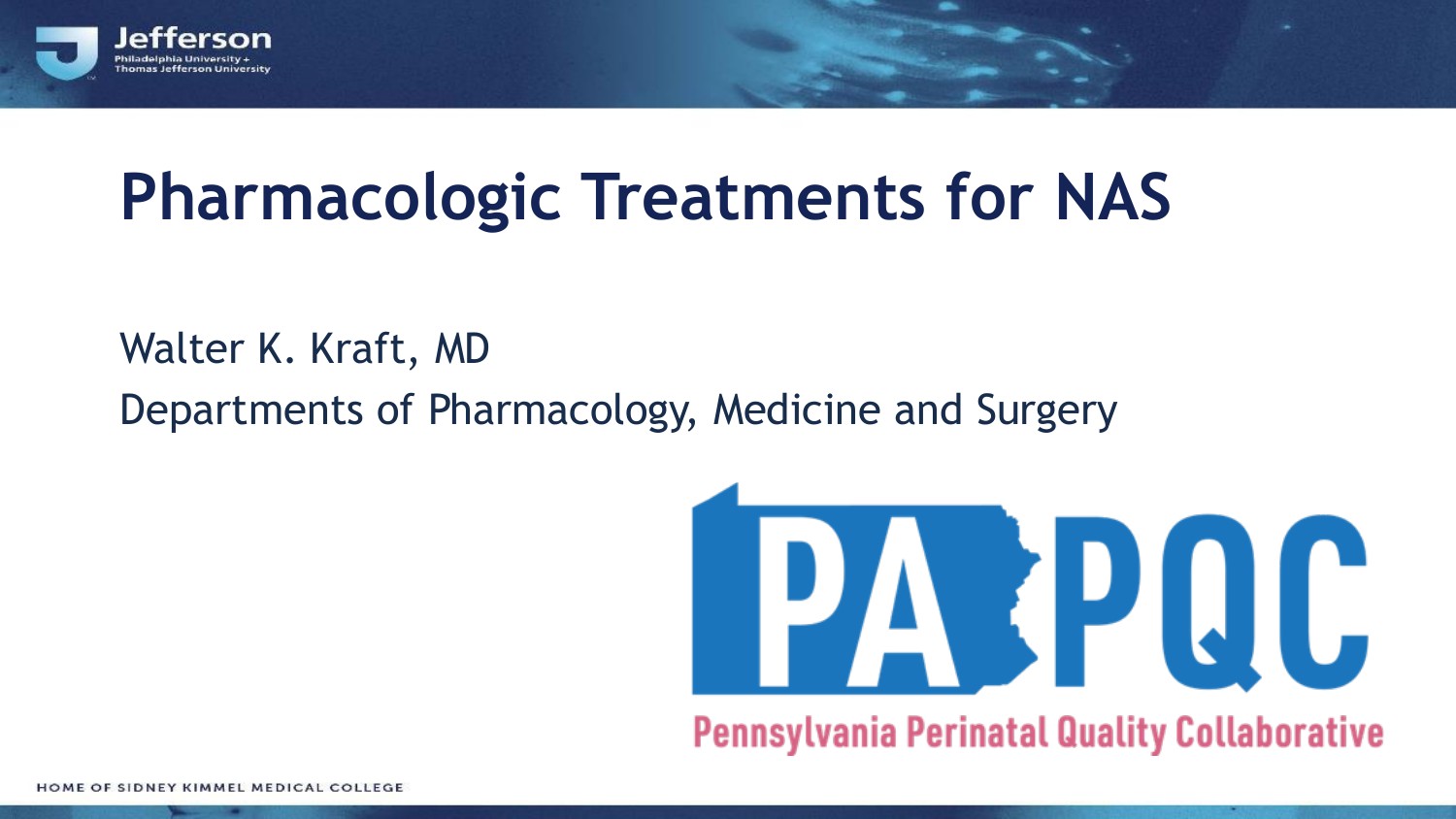# FIRST PRINCIPLES

•Use standardized protocol

# •Maximize non-pharmacologic approaches on all infants

## •Continuous quality assessment

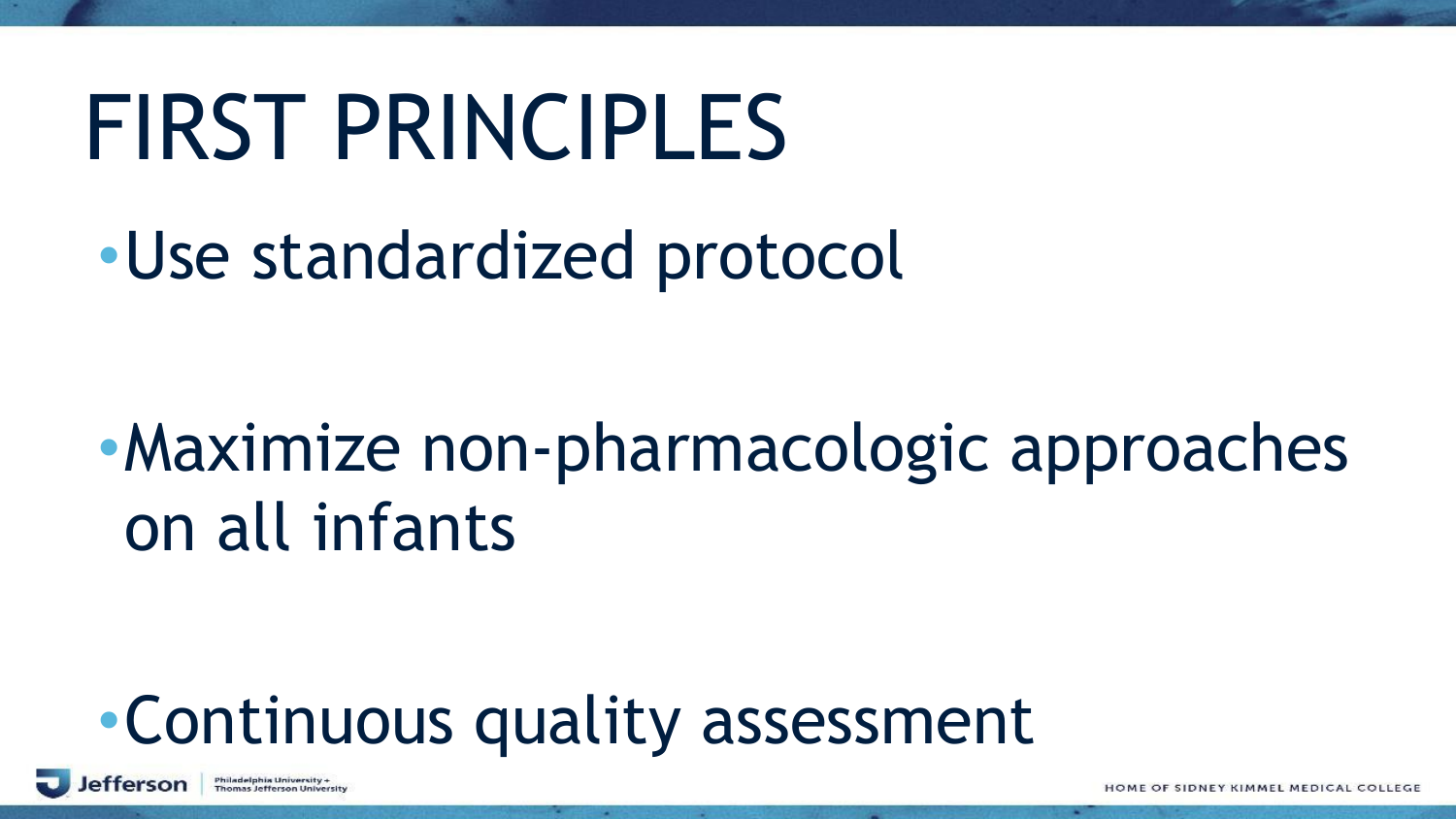| Non-pharm Treatments           | <b>Specific interventions</b>          |
|--------------------------------|----------------------------------------|
| Foster maternal infant bonding | <b>Breast feeding</b>                  |
|                                | Rooming in                             |
| <b>Foster enteral feeding</b>  | Lactation support                      |
|                                | Small, calorically dense formula feeds |
|                                | On demand feeding, low lactose         |
| Environmental control          | <b>Swaddling</b>                       |
|                                | Low light, minimize distraction        |
|                                | Low patient to nurse ratio             |
| Tactile measures               | Support skin to skin contact           |
|                                | <b>Volunteer cuddlers</b>              |
|                                | Music/physical therapy                 |
|                                | Acupuncture                            |
| Parental trust building        | <b>Outpatient links</b>                |
|                                | <b>Staff Training</b>                  |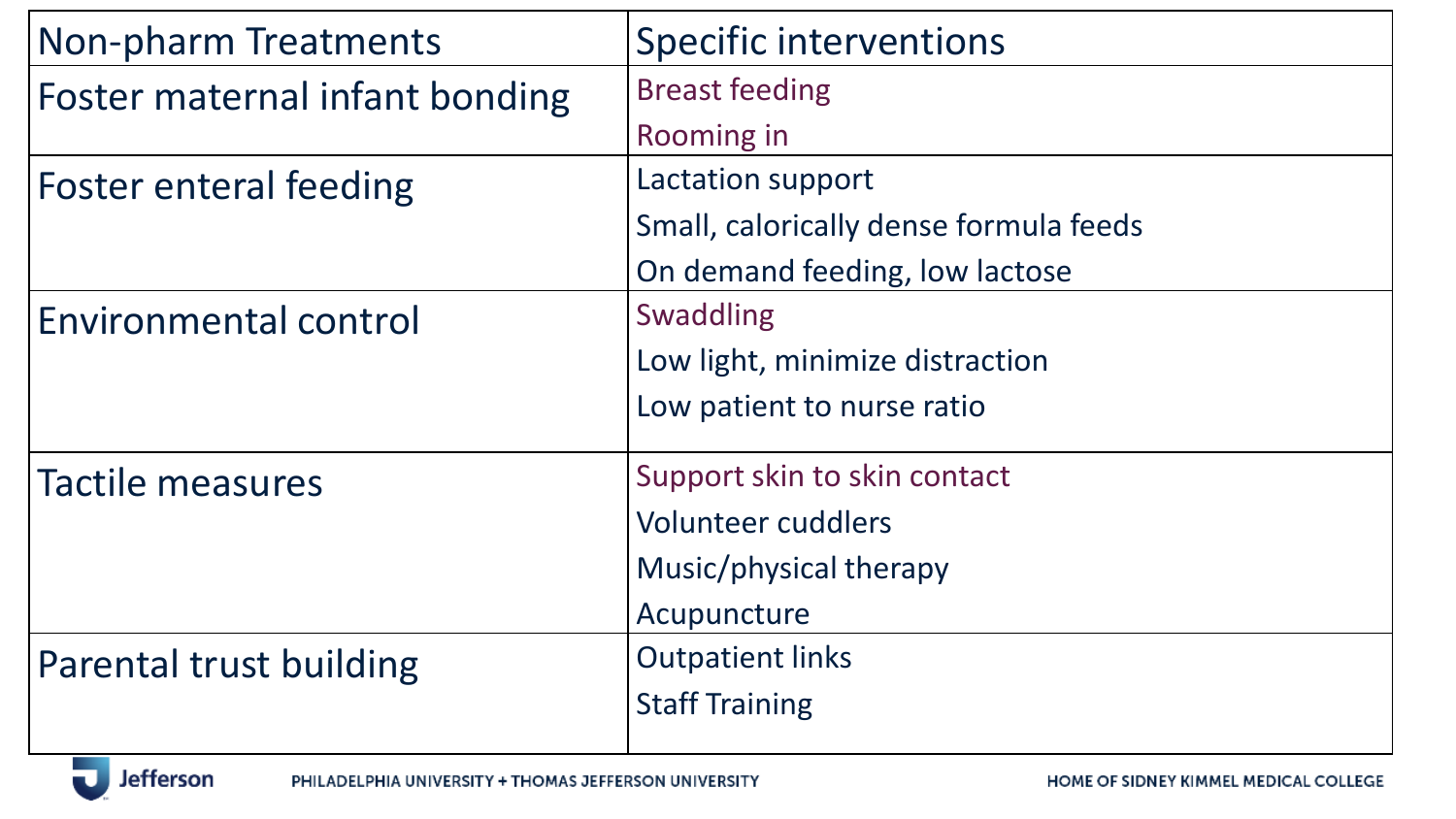#### Non Pharm Treatments Can Shift Curve to the Left



Symptom Severity

fferson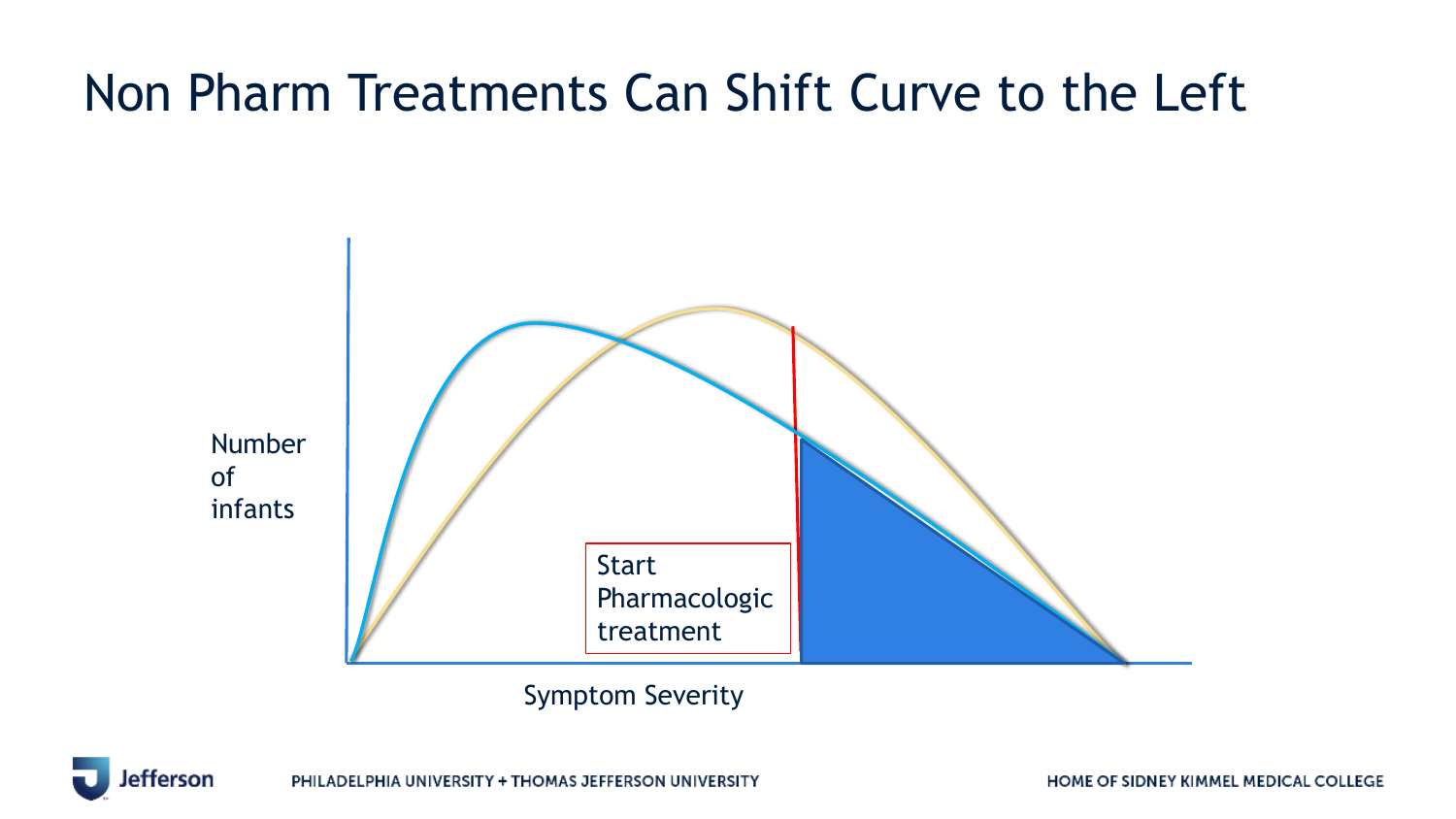#### Intensity of pharmacologic treatment?

# **Treating More**

Longer hospitalization

Resources

Maternal stigma Impaired dyad bonding? Long term effects?

# Treating Less

Impaired weight gain Seizure risk **Discomfort** Maternal stress Long term effects?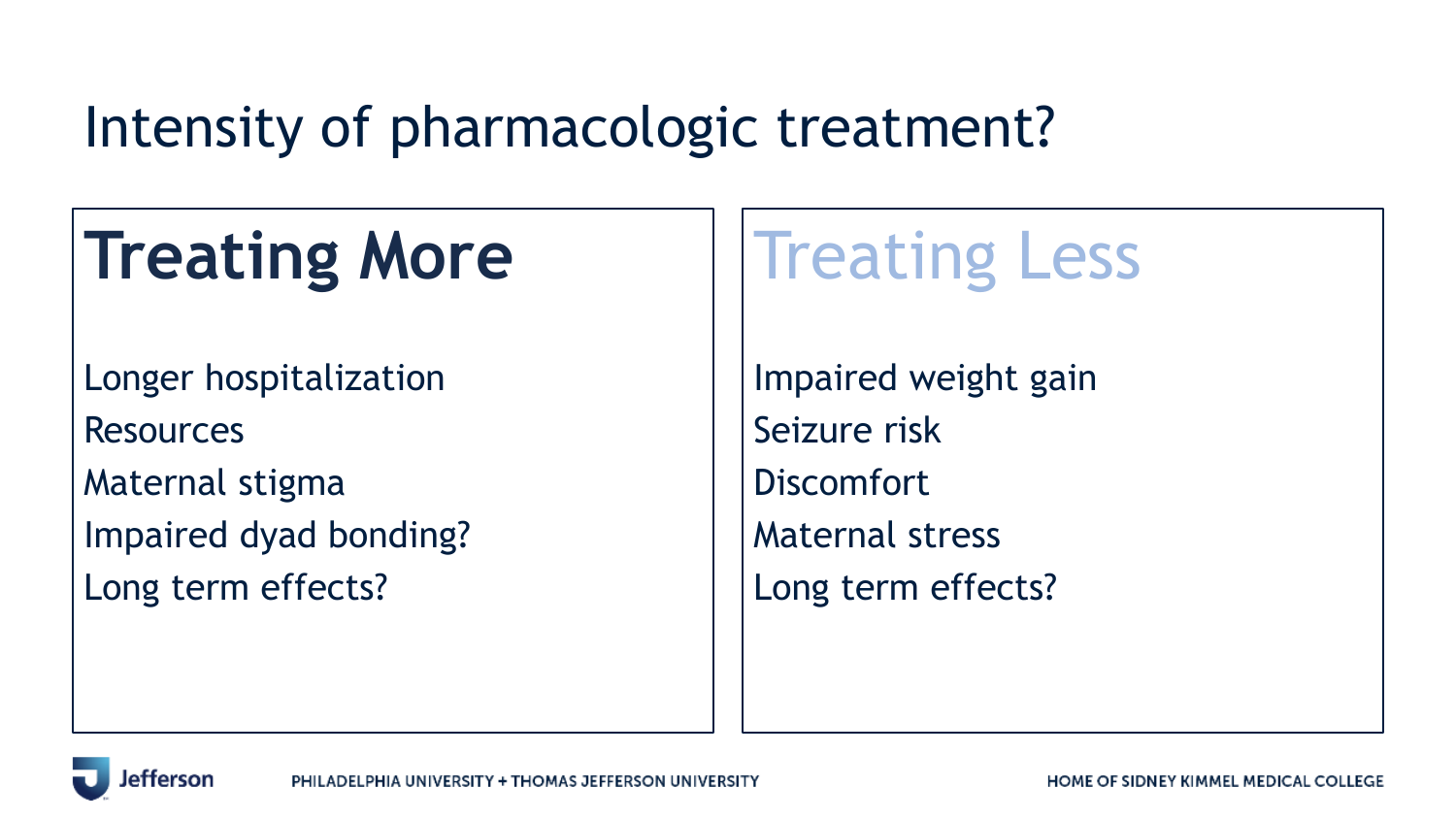#### Morphine: Weight vs Symptom Based





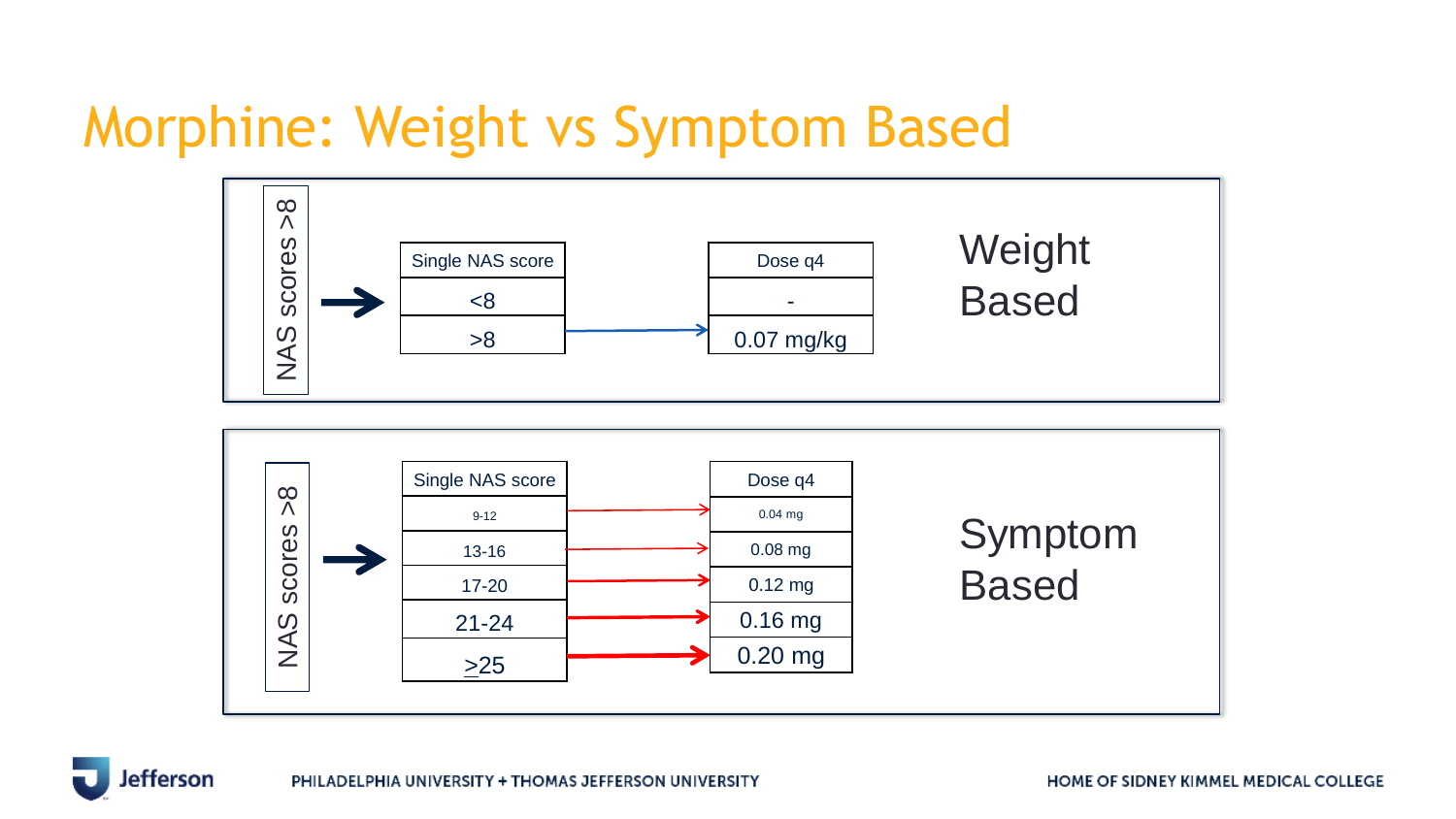#### Morphine vs Methadone median LOT

| <b>Author</b> |      | <b>Design</b>      | N    | <b>Morphine</b> | <b>Methadone</b> | P                       |
|---------------|------|--------------------|------|-----------------|------------------|-------------------------|
| Lainwala      | 2005 | Retrospective      | 46   | 36              | 40               | <b>NS</b>               |
| Hall          | 2014 | Retrospective      | 383  | $16*$           | $16*$            | <b>NS</b>               |
| Young         | 2015 | Retrospective      | 26   | $7*$            | 38*              | 0.001                   |
| <b>Brown</b>  | 2015 | <b>Blinded RCT</b> | 31   | 21              | 14               | 0.008                   |
| <b>Davis</b>  | 2018 | <b>Blinded RCT</b> | 183  | 15              | 11.5             | 0.02                    |
| Tolia         | 2018 | Retrospective      | 7667 | 23#             | $18^{\#}$        | $\langle 0.001 \rangle$ |

\*= mean,  $#$  = length of stay, NS = not significant, RCT = randomized controlled trial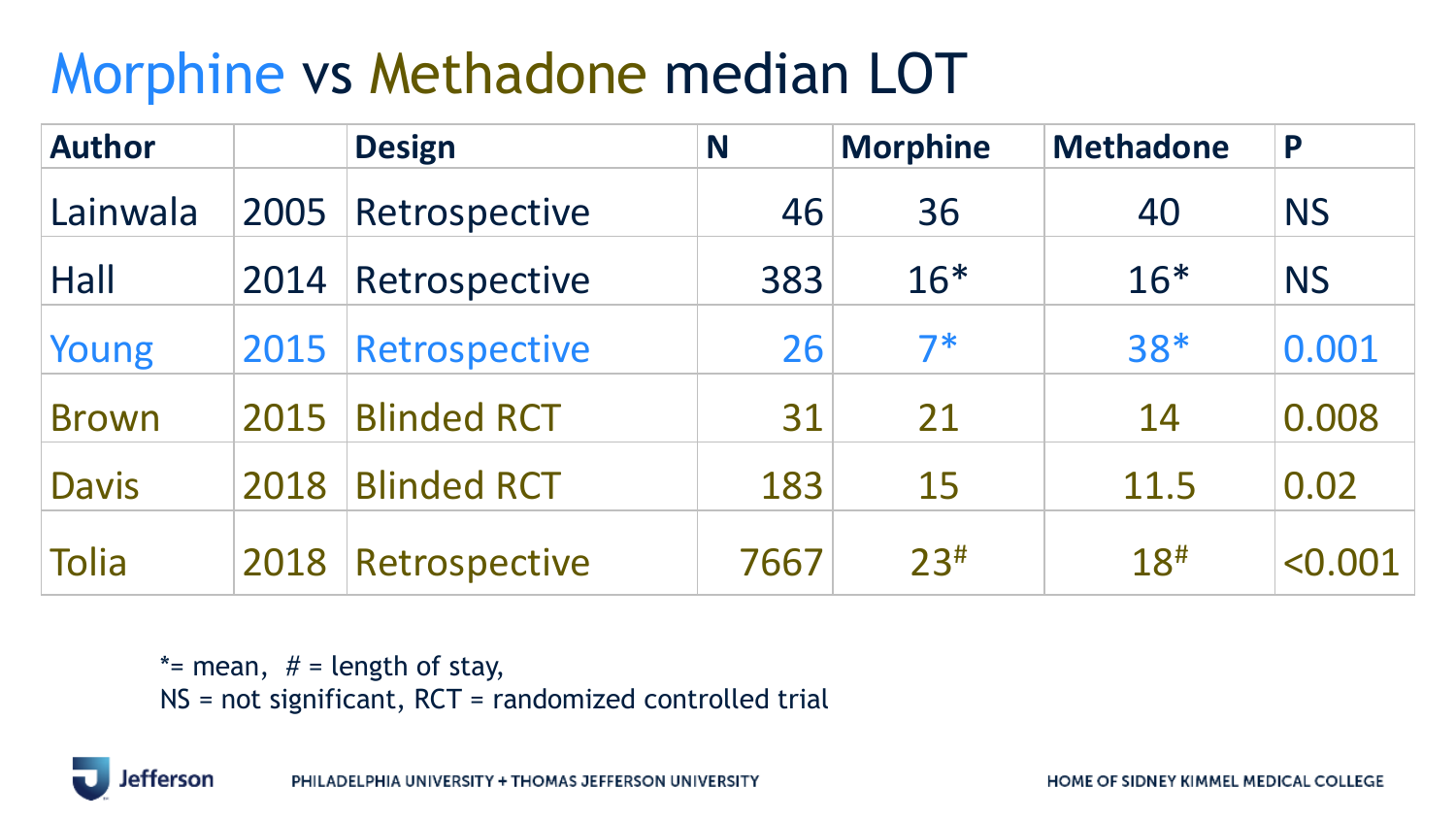### Buprenorphine vs morphine or methadone

|              |      |                           | <b>Buprenorphine</b> |                                             |                                            |                                | <b>Reduction in</b>                                             |
|--------------|------|---------------------------|----------------------|---------------------------------------------|--------------------------------------------|--------------------------------|-----------------------------------------------------------------|
| <b>Study</b> | Pub  | <b>Design</b>             | N                    | <b>Initial dose</b><br>$(\mu$ g<br>/kg/day) | <b>Maximum</b><br>dose<br>$(\mu g/kg/day)$ | <b>Comparator (N)</b>          | length of<br>treatment (days<br>buprenorphine vs<br>comparator) |
| <b>Kraft</b> | 2008 | Randomized,<br>open label | 13                   | 13.2                                        | 39                                         | Morphine (13)                  | 32%<br>$(22 \text{ vs } 32)$                                    |
| <b>Kraft</b> | 2011 | Randomized,<br>open label | 12                   | 15.3                                        | 60                                         | Morphine (12)                  | 39%<br>$(23 \text{ vs } 38)$                                    |
| <b>Kraft</b> | 2017 | Blinded,<br>randomized    | 30                   | 15.3                                        | 60                                         | Morphine (33)                  | 46%<br>$(15 \text{ vs } 28)$                                    |
| Hall         | 2016 | Retrospective<br>cohort   | 38                   | 13.2                                        | 39                                         | Methadone (163)                | 33%<br>$(9.3 \text{ vs } 14)$                                   |
| Hall         | 2017 | Retrospective<br>cohort   | 174                  | 13.5                                        | 22.5                                       | Methadone or<br>Morphine (186) | 29%<br>$(7.4 \text{ vs } 10.4)$                                 |

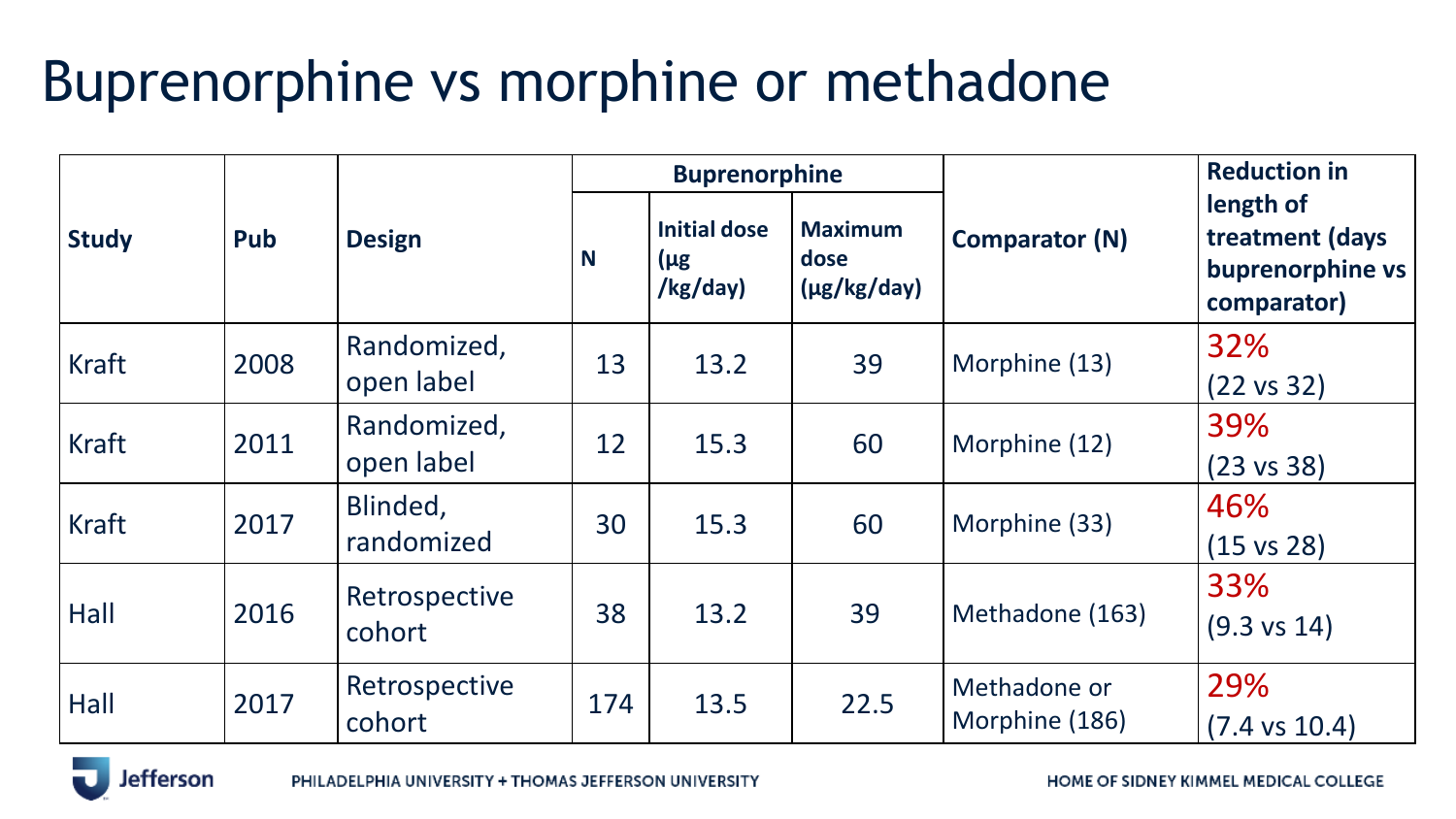#### Ethanol

- Buprenorphine 30%
- Methadone 9%
- Morphine 0%

fferson

Ιe

• Phenobarbital 15-30%

| Drug                                              | Ethanol content $(\%)$ |
|---------------------------------------------------|------------------------|
| Acetaminophen with codeine elixir                 | 7                      |
| Chlorothiazide oral suspension                    | 0.50                   |
| Cyproheptadine hydrochloride syrup                | 5                      |
| Dexamethasone oral solution                       | 30                     |
| Diazoxide oral suspension                         | 7.25                   |
| Digoxin oral solution                             | 10                     |
| Ferrous sulfate oral drops                        | 0.20                   |
| Griseofulvin oral suspension                      | 0.20                   |
| Hydroxyzine hydrochloride syrup                   | 0.50                   |
| Lasix oral solution                               | 11.50                  |
| Maalox oral suspension                            | < 0.5                  |
| Metoclopramide oral solution                      | < 0.1                  |
| Nystatin oral suspension                          | $\leq 1$               |
| Phenobarbital elixir                              | 15                     |
| Prednisolone oral solution                        | 2                      |
| Propranolol hydrochloride                         | 0.60                   |
| Ranitidine oral solution                          | 7.70                   |
| Sulfamethoxazole and trimethoprim oral suspension | 0.26                   |
| Zantac                                            | 7.50                   |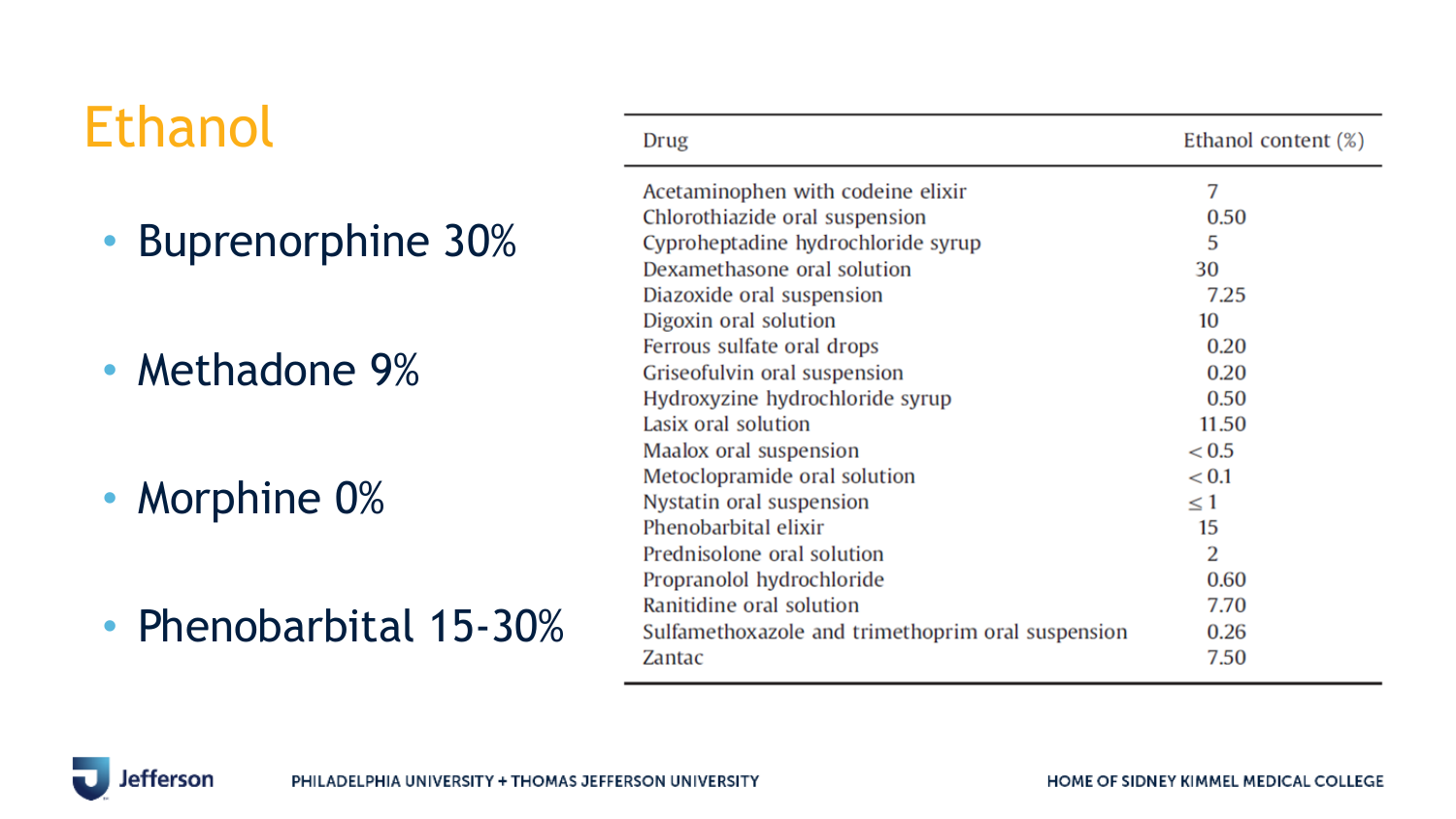# Non opioid adjuncts

- 20

#### Phenobarbital

- Binds GABA(A) receptor
- Global sedative properties
- Use is common
	- Phenobarbital used in 80% of neonatal seizures
	- 20-30,000 infants per year in US

#### Clonidine

- Central alpha 2 adrenergic agonist
- Specific for opioid withdrawal
- Concerns for rebound hypertension on cessation

.

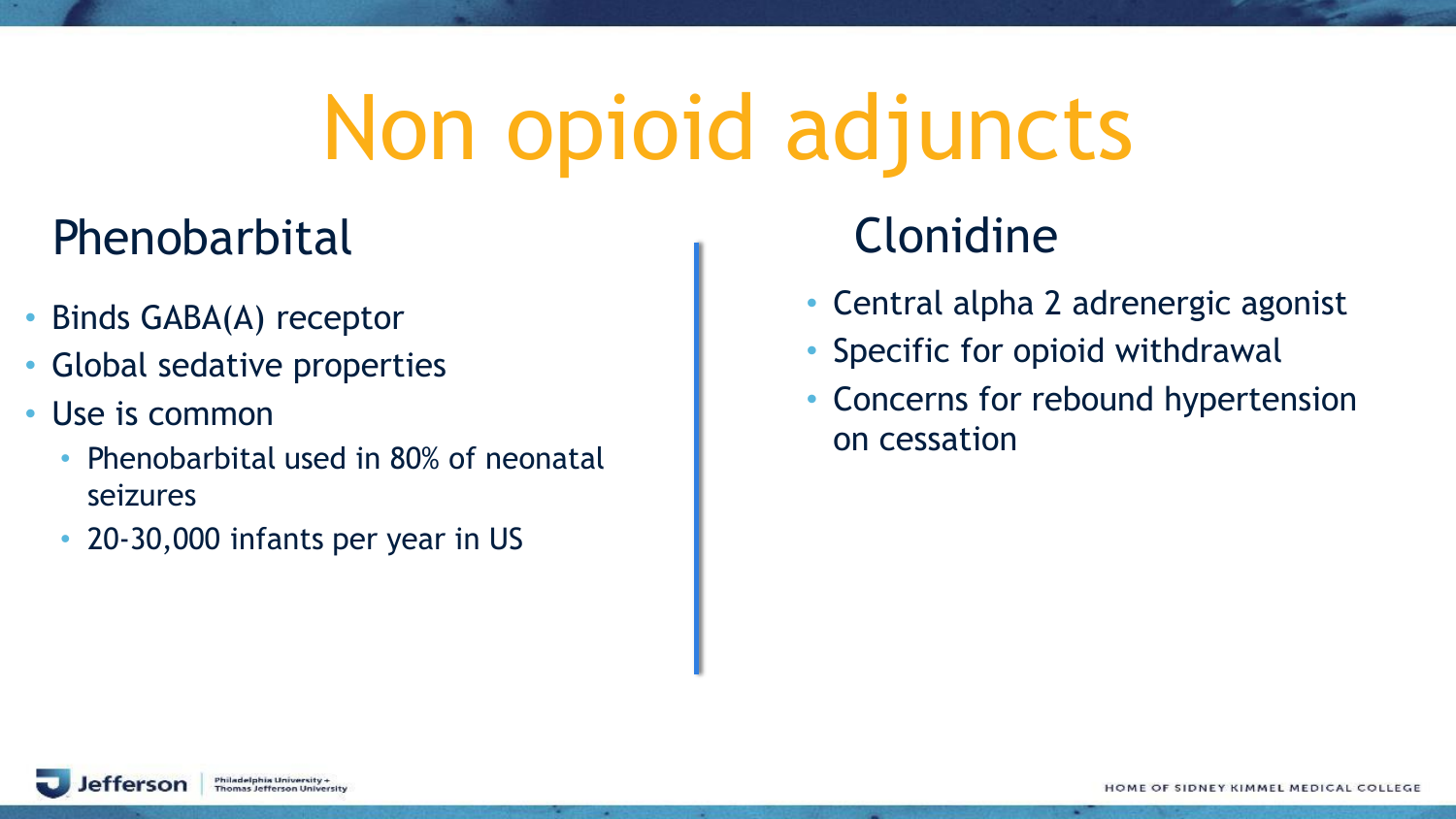#### Non-opioid adjunct models

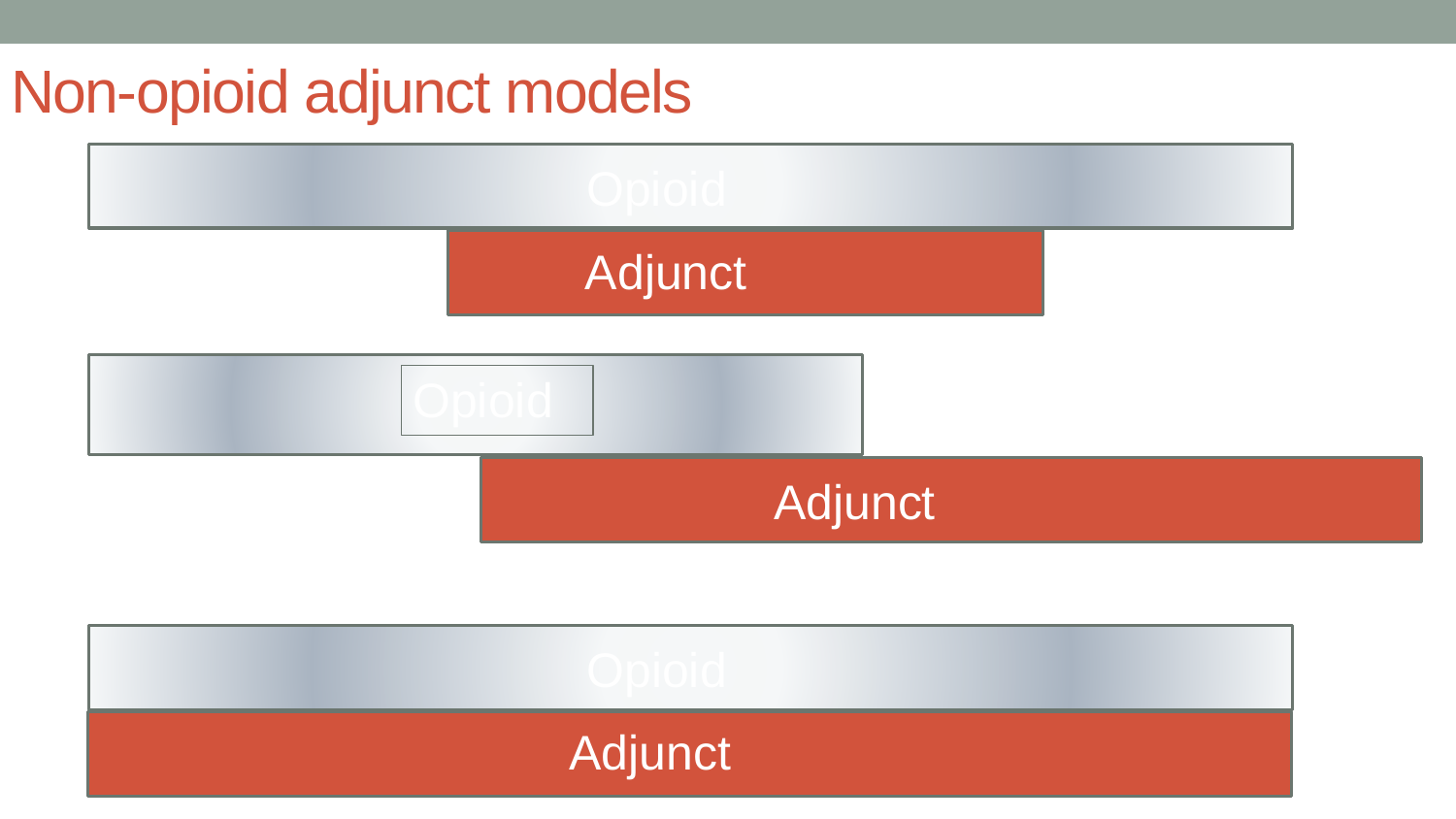Key Considerations

- Which opioid?
- Which regimen?
	- *Starting dose*
	- *Up and down titration*
	- *Maximum dose*
- Which adjunct?
	- *When to start and stop*
- Which setting
	- *NICU*
	- *Peds floor*
	- *Outpatient*